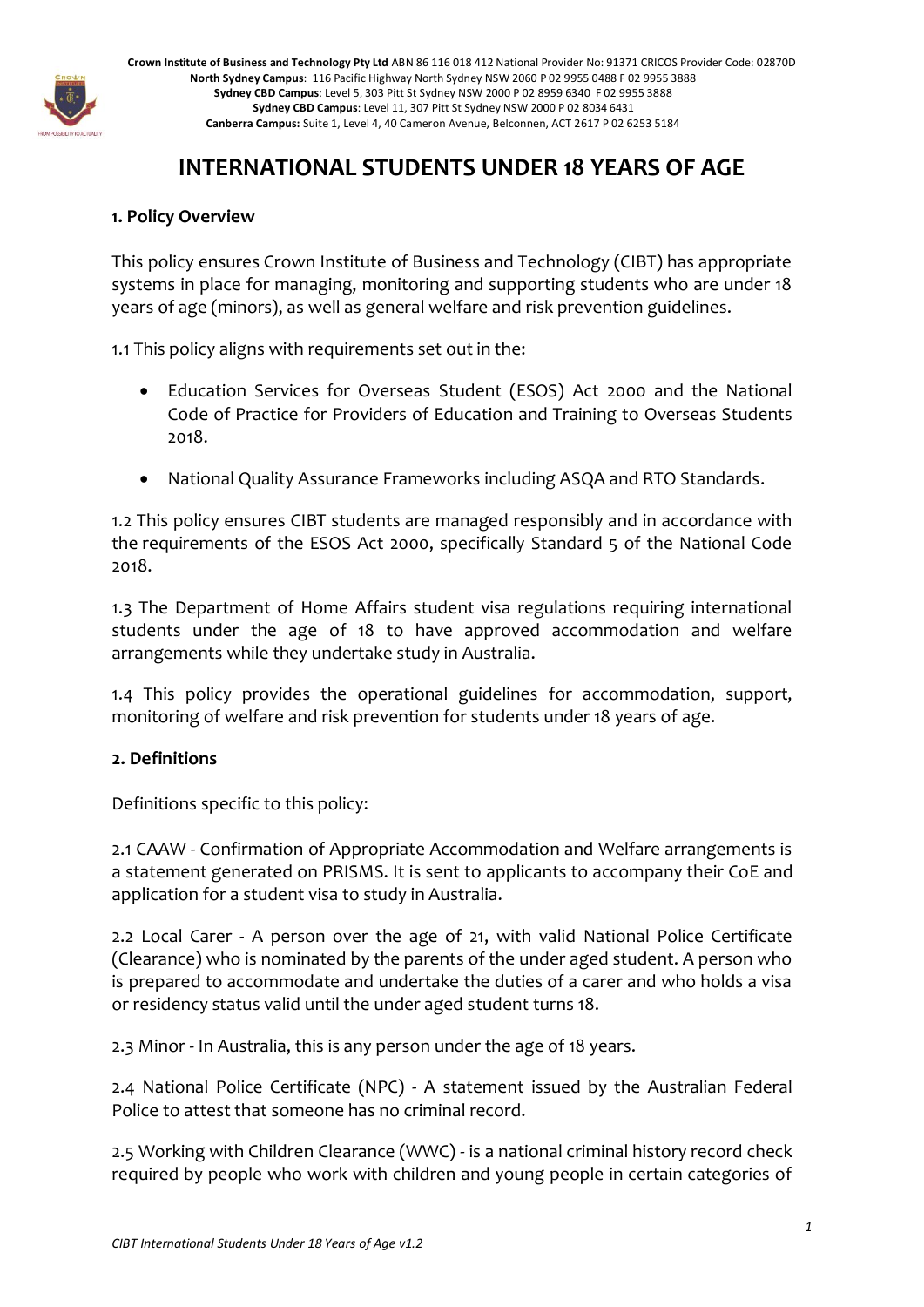

**Crown Institute of Business and Technology Pty Ltd** ABN 86 116 018 412 National Provider No: 91371 CRICOS Provider Code: 02870D **North Sydney Campus**: 116 Pacific Highway North Sydney NSW 2060 P 02 9955 0488 F 02 9955 3888 **Sydney CBD Campus**: Level 5, 303 Pitt St Sydney NSW 2000 P 02 8959 6340 F 02 9955 3888 **Canberra Campus:** Suite 1, Level 4, 40 Cameron Avenue, Belconnen, ACT 2617 P 02 6253 5184

"child-related" work in NSW Australia. This clearance aims to protect children from harm.

#### **3. Policy Principles**

It is CIBT's policy to ensure that all international students who are Minors must have accommodation arrangements which meet the CIBT's criteria for approval and/or are deemed appropriate by the Department of Home Affairs (DHA).

Non-related accommodation providers, sourced through Homestay Network and all staff at the CIBT who work with students during their duties are required to obtain a Working with Children Clearance (WWC) and/or a National Police Certificate (NPC).

Under Australian Law, CIBT may release details of an under 18 student's study progress, fees and any other course or welfare-related information to their parents or legal guardians at their request. Upon the parent/guardian's request, this may be extended to the 'Education Agent'.

CIBT therefore has in place procedures to ensure CIBT is compliant with ESOS Legislation, the National Code, RTO Standards and the required welfare support for International Students under 18 years of age.

To this effect, the CIBT ensures:

- Screening students wishing to enrol at CIBT to ensure they are capable of studying in an adult-learning environment.
- Monitoring of student Attendance and Course Progress Procedures to report students where they are deemed to be in breach of their visa conditions.
- International students under 18 years are placed in appropriate accommodation and care arrangements.
- Sufficient staffing and specifically trained staff to support the under 18 years students.
- All employees working with students under 18 years have submitted a current Working With Children Check or National Police Certificate, as required.

#### **4. Policy Implementation**

#### **4.1 International Students Under 18 Years**

The welfare arrangements of international students studying in Australia is legislated under the ESOS Act 2000. The granting of a student visa for international students under 18 years of age is dependent on a number of conditions being met by the student's homestay family, local carer, or legal guardian and the student and the education provider.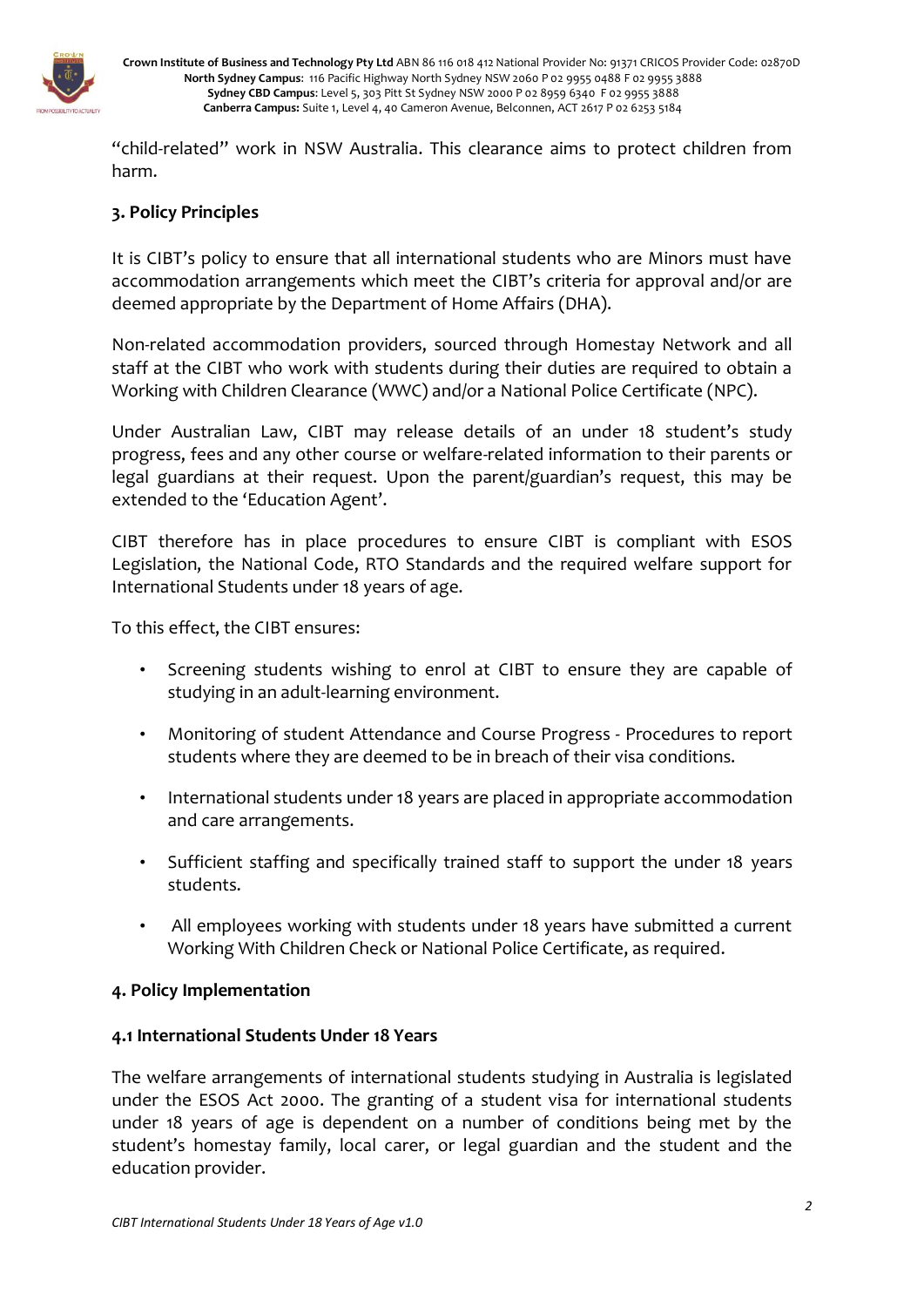

International students under 18 years of age must demonstrate to DHA that they have a parent or legal custodian's approval to reside in Australia for the duration of the course/programme in which they are enrolled, or until they turn 18 years of age.

This may occur when the student is:

- Living with a parent or legal custodian (person who has legal custody of); or
- Living in suitable, approved Homestay accommodation arranged by or approved by CIBT;
- Living with a relative who is over 21 years old, nominated by parents and approved by DHA;
- Living with a local carer nominated by parents (to be approved by the CIBT).

*CIBT uses Homestay Network service to check suitability of the parents nominated homestay by doing site inspection. Once homestay network confirms saying the local carer (parents nominated homestay) is suitable, CIBT will then issue CAAW. CIBT will get Homestay network to inspect the homestay at least twice a year.*

A 'suitable relative' to be nominated as a carer means a brother, sister, step-parent, step-brother, step-sister, grandparent, or any other family member recognised by the CIBT, who is at least 21 years of age and is considered to be of good character.

A 'suitable local carer or guardian' is someone who is deemed suitable by the CIBT and must be over 21 years of age. Local Carers/Guardians will be required to submit a National Police Certificate (NPC) and/or Working with Children Check (WWC) and a signed 'Carer Duty Statement' before approved.

# **4.2 CIBT Staff Working with International students under 18 Years**

All CIBT staff (academic, administration and marketing) that have contact with Underage Students have a role in ensuring the welfare of the students is protected. These responsibilities are:

- All staff who have contact with students under 18 years in the normal course of their duties are required to obtain a Working with Children Check through NSW Office of the Children's Guardian or a National Police Certificate as required or for ACT.

- Any staff with cause to believe a student may be at risk must flag their concern to their immediate supervisor as soon as practically possible. Intervention strategies may include actions such as well-being support, increased monitoring of attendance and course progress, welfare advice, counselling by internal or external CIBT counselling networks, additional academic support or formal verbal and written warnings.

- Senior Academic Staff and Student Support Staff are responsible for the following duties relating to International Students under 18 Years: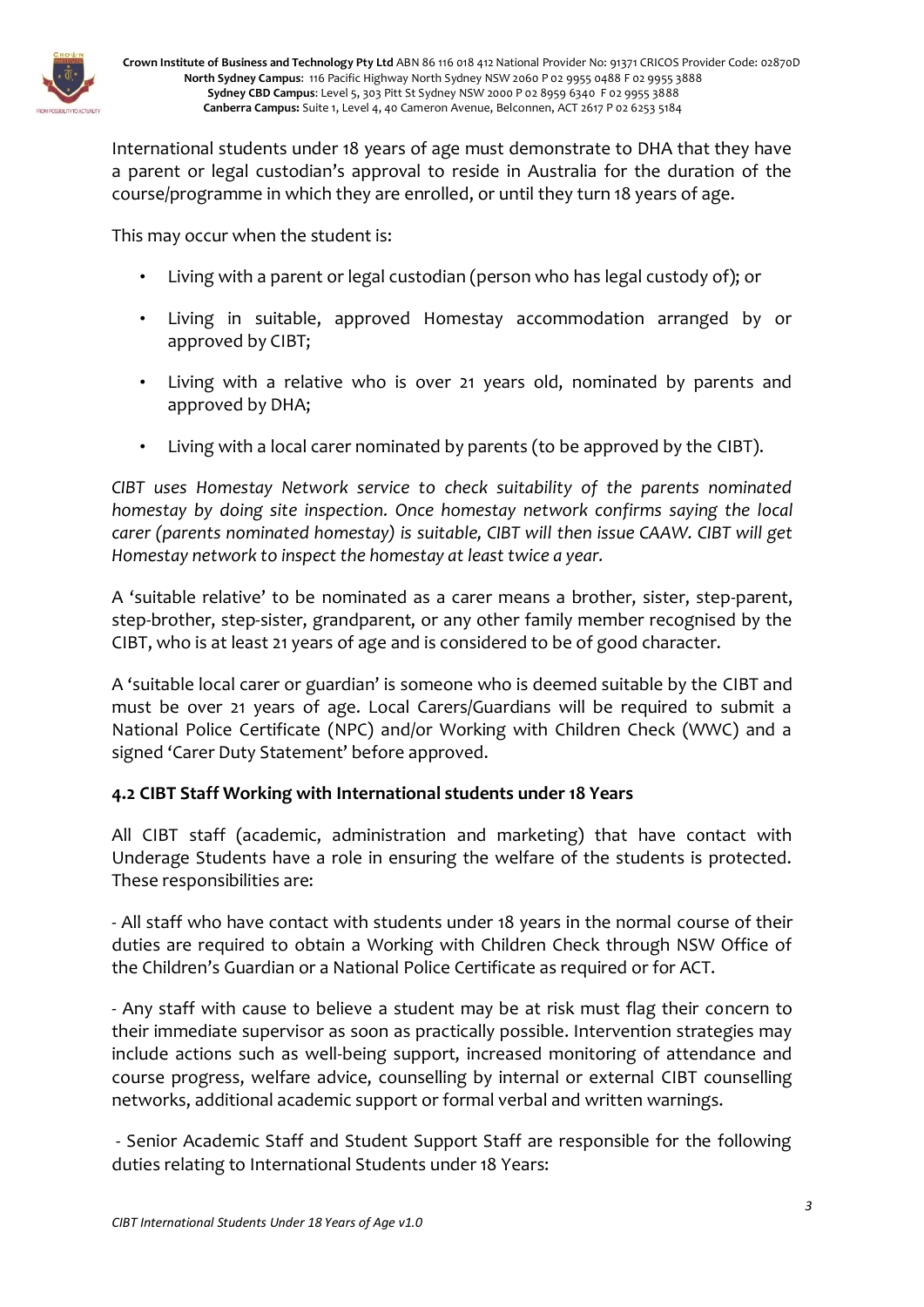

**Crown Institute of Business and Technology Pty Ltd** ABN 86 116 018 412 National Provider No: 91371 CRICOS Provider Code: 02870D **North Sydney Campus**: 116 Pacific Highway North Sydney NSW 2060 P 02 9955 0488 F 02 9955 3888 **Sydney CBD Campus**: Level 5, 303 Pitt St Sydney NSW 2000 P 02 8959 6340 F 02 9955 3888 **Canberra Campus:** Suite 1, Level 4, 40 Cameron Avenue, Belconnen, ACT 2617 P 02 6253 5184

- Implement documented processes for verifying the suitability of the student's accommodation prior to the accommodation being approved and at least every six months thereafter
- Exercise duty of care with regards to student arrangements liaise with, and notify students if their arrangements contravene details on CAAW
- Ensure International Students under 18 Years are given age-and-culturally appropriate information on who to contact in emergency situations (including contact numbers of nominated staff and/or service providers)
- Maintain up-to-date records of the student's contact details including the student's parent(s), legal guardian or adult nominated as responsible for the student's welfare
- Liaise with carers and relatives regarding the care and wellbeing of the students and immediately notify parents/legal guardians if the CIBT is no longer able to approve the CAAW arrangements
- Ensure International Students under 18 Years are given age-and-culturally appropriate information on seeking assistance and reporting any incident or allegation involving actual or alleged sexual, physical or other abuse
- Monitor International Students under 18 Years to ensure their welfare is supported at regular meetings and through sustained telephone contact until the student turns 18.
- Monitor student attendance, academic progress and welfare arrangements
- Offer intervention strategies to students at risk to facilitate progress and improvements to a student's situation
- Alert Senior Management to any potential or actual critical incidents involving International Students under 18 Years
- Alert Senior Management with respect to the need to report to DHA, students who are in breach of their visa conditions.
- Advise DHA:
	- o As soon as practicable of any student who will be cared for by a parent or nominated relative approved by DHA and no longer requires a CAAW
	- o Within 24 hours if CIBT is no longer able to approve the CAAW.

# **4.3 Changes to Living Arrangements**

International Students under 18 Years must keep the CIBT informed with respect to changes to accommodation arrangements. Students should discuss any proposed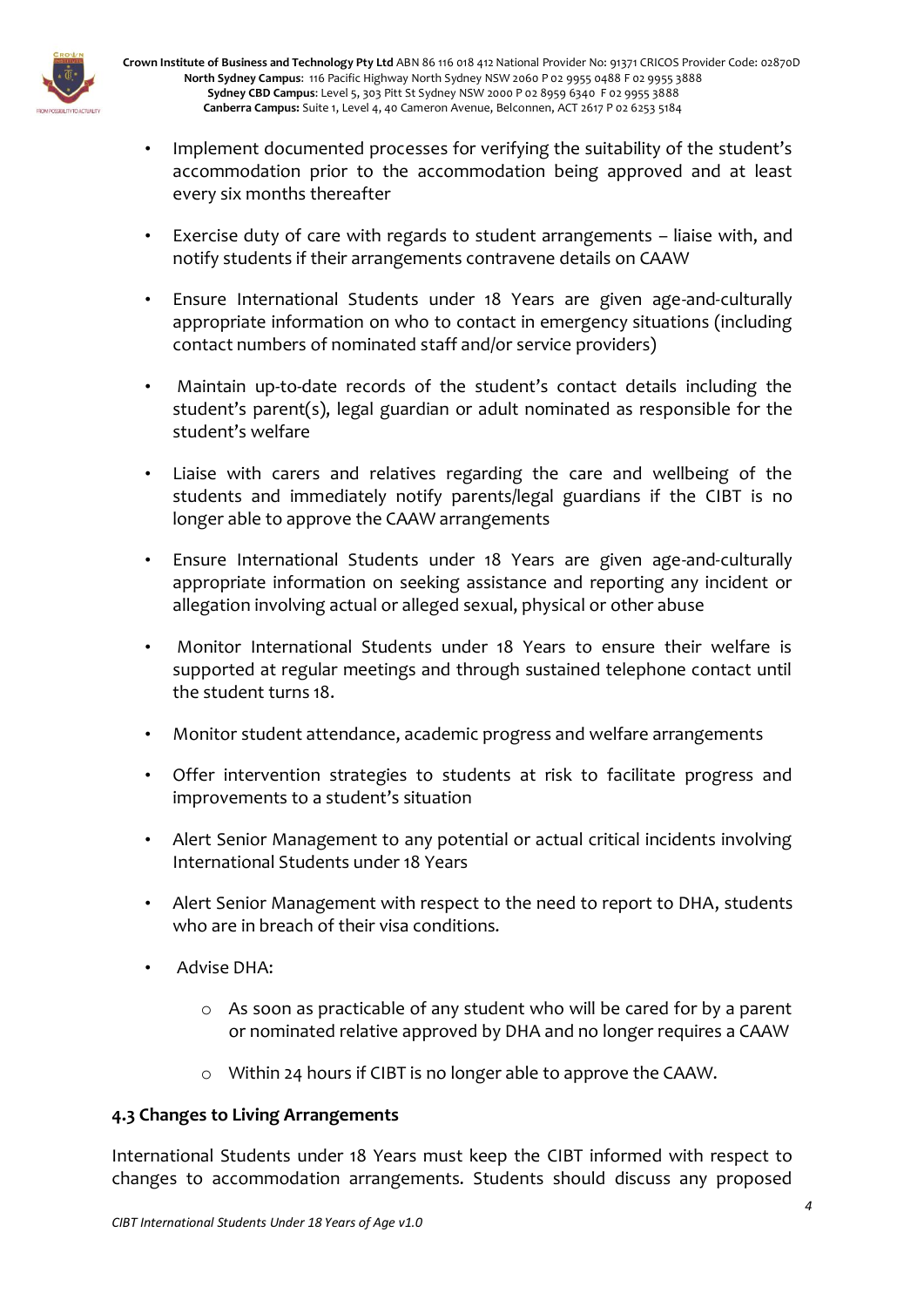

changes with the Student Support Officer prior to moving residence. The Student Support Officer may determine the appropriateness of the new/proposed changes and may refer the student to counselling services if required.

The CIBT will advise DHA as soon as possible in the event that the International Students under 18 Years has changed their living arrangements or no longer approves the arrangements for the Underage Student using PRISMS.

# **4.4 International Student Complaints regarding unsuitable Accommodation/Welfare Arrangements**

International Students under 18 Years who are experiencing problems or have concerns about the suitability of their accommodation/welfare arrangements should inform the CIBT's Student Support Officer of their concerns. The Student Support Officer will liaise with relevant parties as required and intervene as appropriate, as soon as practicable.

# **4.5 Approving arrangements for Study Period breaks**

International Students under 18 Years who are residing in Australia in any of the above situations may be allowed to temporarily change their accommodation arrangements (other than returning home) during a Study Period or Study Period break, provided the following conditions are met:

- Students must notify the Student Support in writing at least four weeks prior to the end of the Study Period;
- Parents or legal custodian of the student must approve the temporary arrangements.

CIBT will consider each case individually however, CIBT requires students to be accommodated by a suitable relative or local carer who has submitted a National Police Certificate and duty statement.

CIBT reserves the right to refuse an application where it feels the student's welfare may be put at risk. International students who change their accommodation arrangements without the necessary approvals will be regarded as breaching their student visa conditions and may be reported to DHA.

#### **4.6 Period of Responsibility for Accommodation and Welfare Arrangements – CIBT**

For international students with 'single course offers' (only studying a course at CIBT), who will stay with a local carer either nominated or approved by parents, a Confirmation of Appropriate Accommodation / Welfare Arrangements letter will be issued to nominate the dates for which CIBT accepts responsibility for approving CAAW.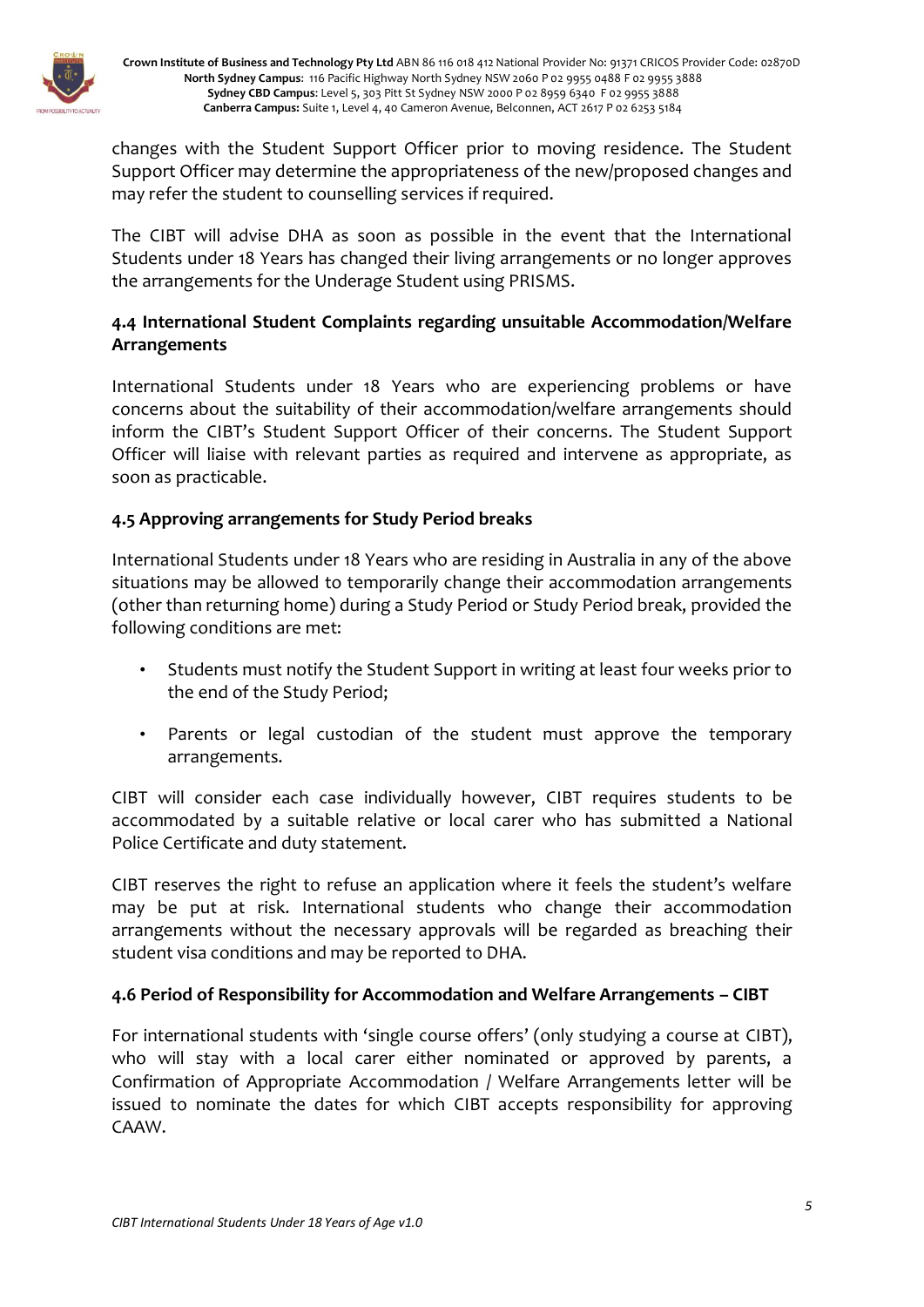

**Crown Institute of Business and Technology Pty Ltd** ABN 86 116 018 412 National Provider No: 91371 CRICOS Provider Code: 02870D **North Sydney Campus**: 116 Pacific Highway North Sydney NSW 2060 P 02 9955 0488 F 02 9955 3888 **Sydney CBD Campus**: Level 5, 303 Pitt St Sydney NSW 2000 P 02 8959 6340 F 02 9955 3888 **Canberra Campus:** Suite 1, Level 4, 40 Cameron Avenue, Belconnen, ACT 2617 P 02 6253 5184

- The nominated period of responsibility will be at least 7 days beyond the COE date.
- For students with 'packaged offers' which involve other providers, CIBT' responsibilities under this policy commence one week prior to orientation and cease when the student turns 18, withdraws from the course, is reported for breach of visa conditions, transfers to another provider or enters the packaged course with next provider – (whichever is sooner and provided the new provider has accepted responsibility for the student). Where a student does not commence study with Pathway Provider, their parents need to inform CIBT of their intentions. Under circumstances deemed appropriate by CIBT, the CIBT may continue taking on this responsibility by extending it for a set period of time – depending on the circumstances.

### **4.7 Reporting International Students under 18 Years who fail to maintain approved accommodation arrangements**

Where CIBT can no longer approve the accommodation and welfare arrangements for a student and all other attempts to assist the student to maintain appropriate arrangements have been exhausted, the student may be reported to DHA using the 'Non- approval of Appropriate Accommodation/Welfare Arrangements' form on PRISMS. Prior to reporting, the student will be sent an Intention to Report to DHA letter giving them 20 working days in which to appeal the decision.

If a student is regarded as missing from the approved accommodation and cannot be contacted, this will result in CIBT implementing its documented Critical Incident Policy.

- Under such circumstances CIBT reserves the right to disclose limited personal information about a student to the necessary authorities (including but not limited to the police, DHA and any other relevant government agency) where it is considered to be in the best interests of the student.
- Actions may include contacting the student's parents and/or DHA and filing a Missing Person's Report with the police and/or children's services agencies.
- If, after a reasonable period, the student has not been found or has been located as living in circumstances that have not been approved by the CIBT, CIBT will report the student's breach of visa condition in PRISMS.

# **4.8 Homestay Provider Responsibilities**

*CIBT Provides homestay services through the third-party service provider (Homestay Network [https://homestaynetwork.com.au/\)](https://homestaynetwork.com.au/).* Homestay providers will be informed of their responsibilities with regards to placement of International Students under 18 Years. Homestay Providers will be requested to assure CIBT that they understand their duties and responsibilities in this regard and can demonstrate that they meet all compliance conditions required by CIBT - refer to Homestay Provider contracts.